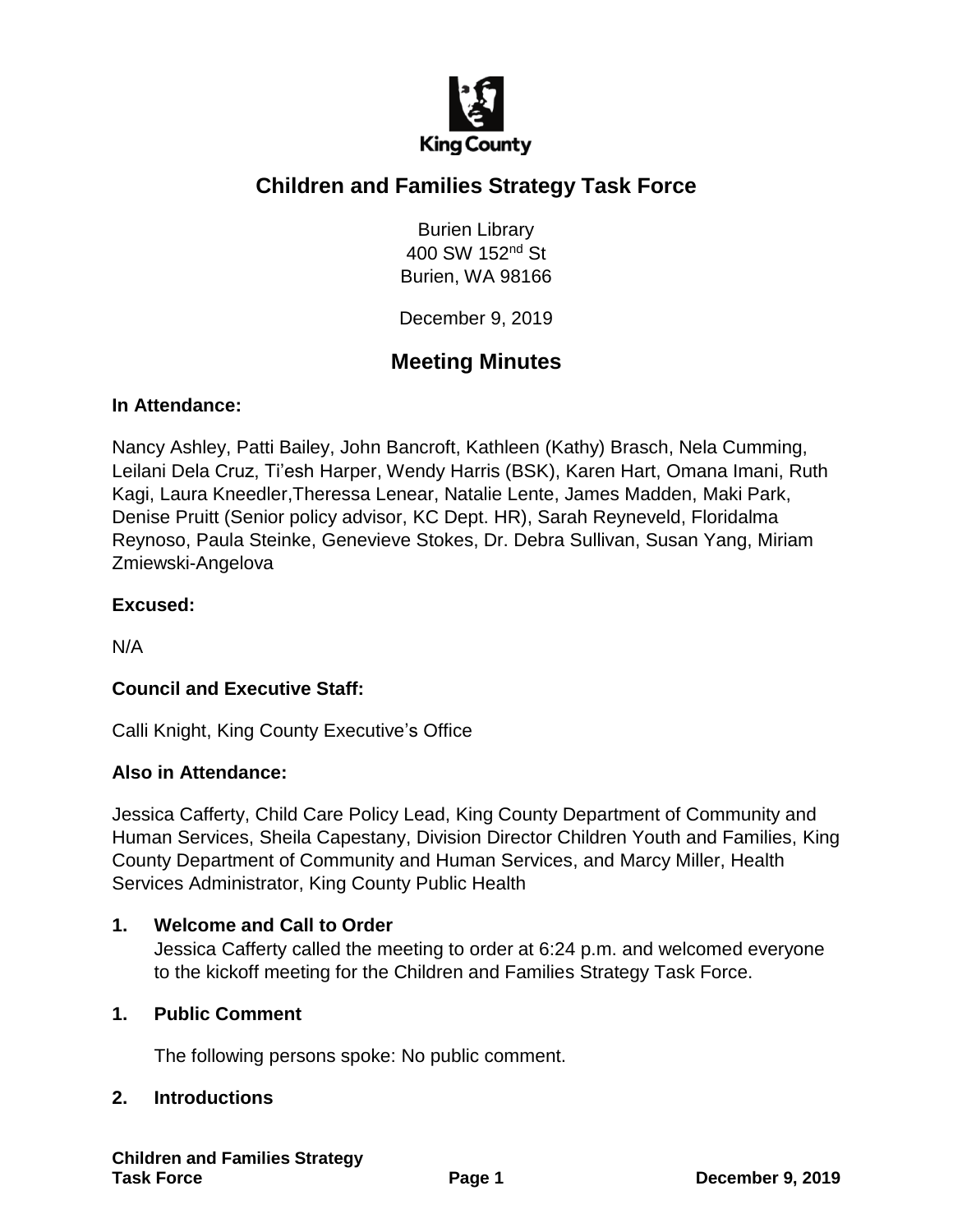Questions for members:

- *What brings you to this work?*
- *Who will you be holding as we go through this process?*
- *What would a perfect early learning system look like to you?*

# **3. Equity Statement and Questions as Developed by the King County [Children](https://www.kingcounty.gov/depts/community-human-services/initiatives/best-starts-for-kids/advisory-board.aspx)  [and Youth Advisory Board:](https://www.kingcounty.gov/depts/community-human-services/initiatives/best-starts-for-kids/advisory-board.aspx)**

- Equity is an ardent journey toward well-being as defined by the affected
- Equity demands sacrifice and redistribution of power and resources in order to break systems of oppression, heal continuing wounds, and realize justice
- To achieve equity and social justice, we must first root out deeply entrenched systems of racism
- Equity proactively builds strong foundations of agency, is vigilant for unintended consequences, and boldly aspires to be restorative
- Equity is disruptive and uncomfortable and not voluntary
- Equity is fundamental to the community we want to build

Conversation about equity statement and key questions. Open question about committing to these statements and questions.

Poll: unanimous yes to move forward with these statements.

# **4. Task Force Orientation, Goals, and Timeline**

Review of the legislation to establish the King County Children and Families Strategy Taskforce (Motion 2019-0336). Key components required in legislation:

- Prepare a report that makes recommendations for addressing access and affordability
- Establish a staff working group to prepare for and assist the task force
- Convene a roundtable with businesses and other identified stakeholders
	- $\circ$  Conversation about decisions for who is included in businesses and employers and what the intent is of this work. Representatives from the King County Women's Advisory Board and other members spoke to the gaps in employer's knowledge of the impact of child care crisis.
- Submit report to the Executive and Council by September 30, 2020

# **5. Context Setting and Brainstorming**

- Context and conversation led by Jessica Cafferty around following priority areas:
	- o Cost
	- o HR Policies and Employer Best Practice
	- o Facilities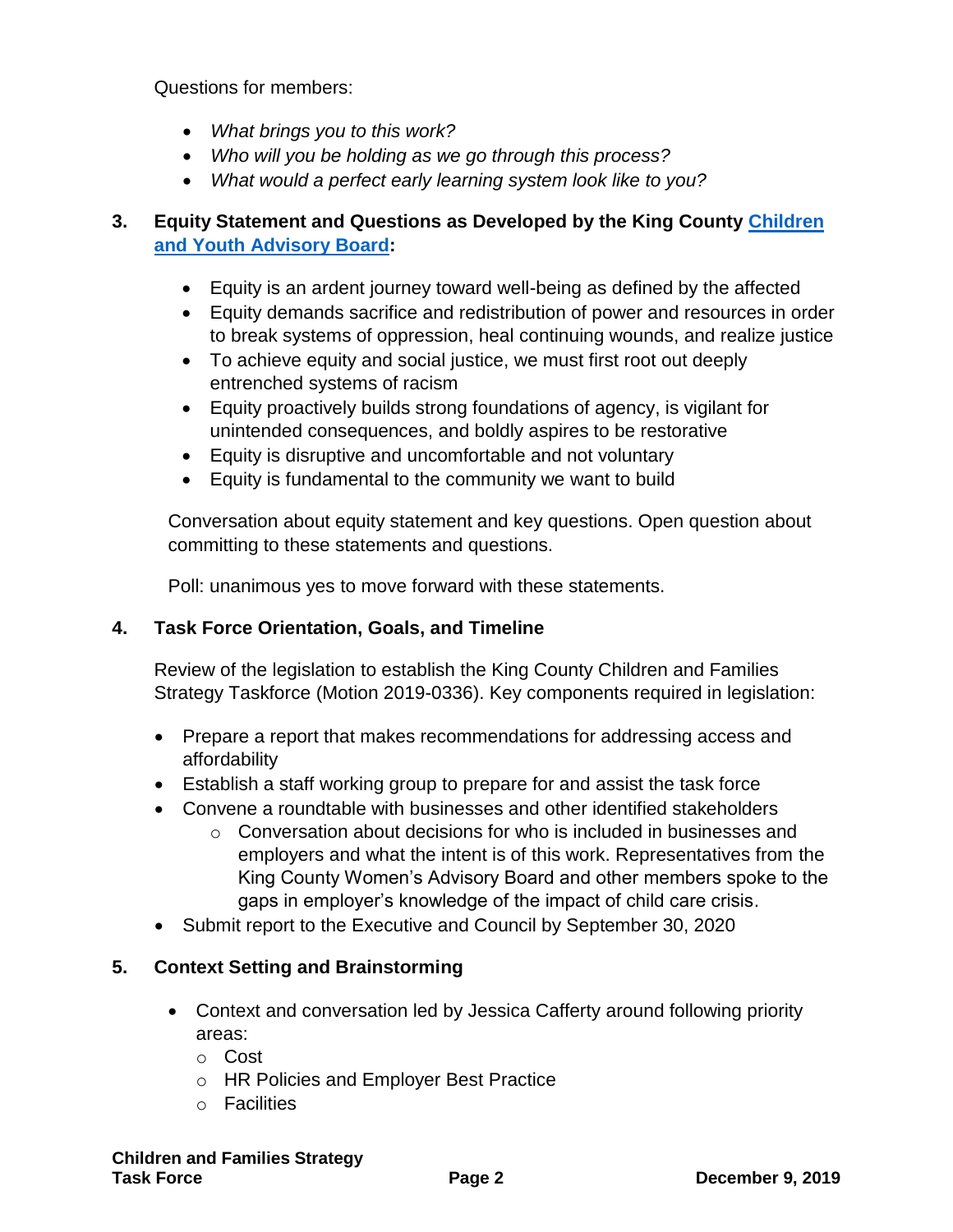- o Workforce and Compensation
- o High Quality and Culturally Competent Care
- o Inclusion
- Subcommittees:

Subcommittees will dive deeper into specific topics outlined above and bring recommendations back to the group for feedback and input. This will be discussed further at the January meeting.

• Racial Justice:

The through line and common theme for all of the subcommittees will be to center King County's commitment to equity and social justice, particularly racial justice. It will be the responsibility of each subcommittee to discuss their intent to specifically promote racial justice through their work and recommendations.

• Definition of child care:

Legislation focuses on birth to five with an emphasis on infants and toddlers. Looking at the full universe of child care providers, both licensed and unlicensed care. There will be overlap in ages, types of child care, priorities, topics, etc.

#### **6. Public Meetings and Records Briefing**

Information on the [Code of Ethics,](https://www.kingcounty.gov/~/media/depts/executive-services/risk-management/documents/code-of-ethics-complete.ashx?la=en) use of King County email, [Open Public](https://apps.leg.wa.gov/rcw/default.aspx?cite=42.30) [Meetings Act](https://apps.leg.wa.gov/rcw/default.aspx?cite=42.30) and records requirements.

#### **7. Action Items**

- Scheduling: Will send out a survey to make a decision about upcoming meeting dates and times.
- Making decisions: Conversation about making decisions based on consensus and the option to move toward Robert's Rules of Order if necessary.

Poll: Unanimous yes to move forward with decision making based on consensus.

#### **8. Additional Items**

Will follow up on proposed activities via email, including brainstorming about topic areas, scheduling, what to expect at upcoming meetings and how to access your email and information. No other additional items or conversation for consideration.

#### **9. Adjourn**